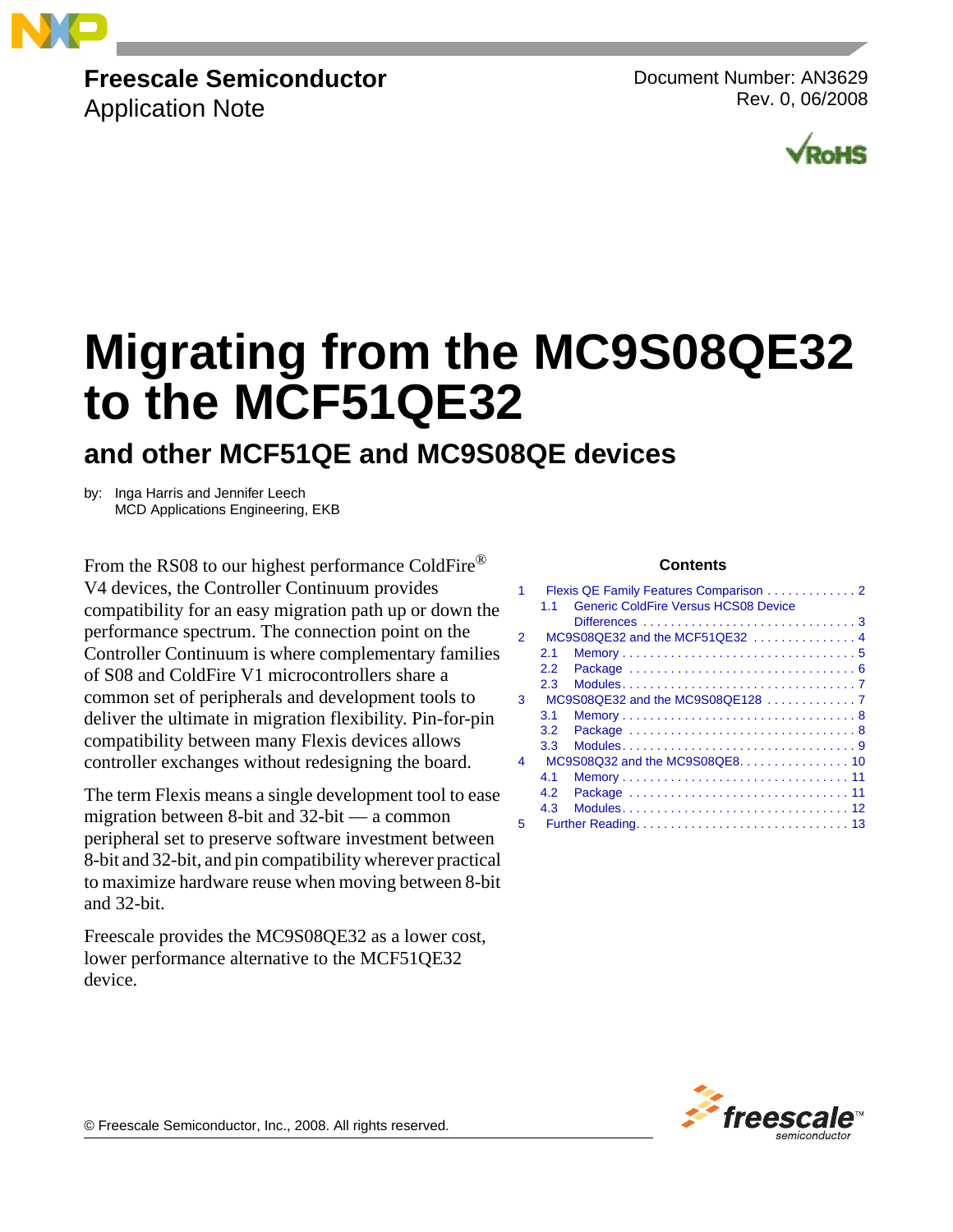

#### **Flexis QE Family Features Comparison**

This document introduces QE32 users to the differences between these two devices and the differences between these and the other QE Flexis family members. This application note does not describe in detail how to use new features of the MC9S08QE32. Consult the specific MCU reference manuals for more detailed programming and design information.

#### **NOTE**

With the exception of mask set errata documents, if any other Freescale document contains information that conflicts with the information in the device reference manual, the reference manual should be considered to have the most current and correct data.

# **1 Flexis QE Family Features Comparison**

There are five main products in the Flexis QE family:

- MCF51QE128
- MC9S08QE128
- MCF51QE32
- MC9S08QE32
- MC9S08QE8

Differences between these and the 96K, 64K, 16K, and 4K derivatives are detailed in the device reference manuals and are not discussed in this document.

Table 1 compares the five main Flexis QE family devices' feature sets.

#### **NOTE**

The term "Up to", used in the table signifies that the number of modules, channels, or pins is package dependent — the smaller the package, the fewer features are available.

Port I/O count does not include the output-only PTA4 or input-only PTA5 pins.

|                     | <b>MCF51QE128</b> | <b>MC9S08QE128</b> | <b>MCF51QE32</b> | <b>MC9S08QE32</b> | MC9S08QE8  |
|---------------------|-------------------|--------------------|------------------|-------------------|------------|
| Core                | ColdFire V1       | HCS08              | ColdFire V1      | HCS08             | HCS08      |
| <b>Flash Size</b>   | 128K              | 128K               | 32K              | 32K               | 8K         |
| <b>RAM Size</b>     | 8K                | 8K                 | 8K               | 2K                | 512        |
| Debugger            | CF Debug          | DBG & BDC          | CF Debug         | DBG & BDC         | DBG & BDC  |
| <b>Pin Quantity</b> | Up to $80$        | Up to $80$         | Up to $64$       | Up to 48          | Up to $32$ |
| <b>ACMP</b>         | 2                 | 2                  | $\overline{2}$   | $\overline{2}$    | Up to $2$  |
| <b>ADC</b>          | Up to 24ch        | Up to 24ch         | 20 <sub>ch</sub> | 10 <sub>ch</sub>  | Up to 10ch |
| <b>ICS</b>          | Yes               | Yes                | Yes              | Yes               | Yes        |

**Table 1. Flexis QE Family Feature Comparison**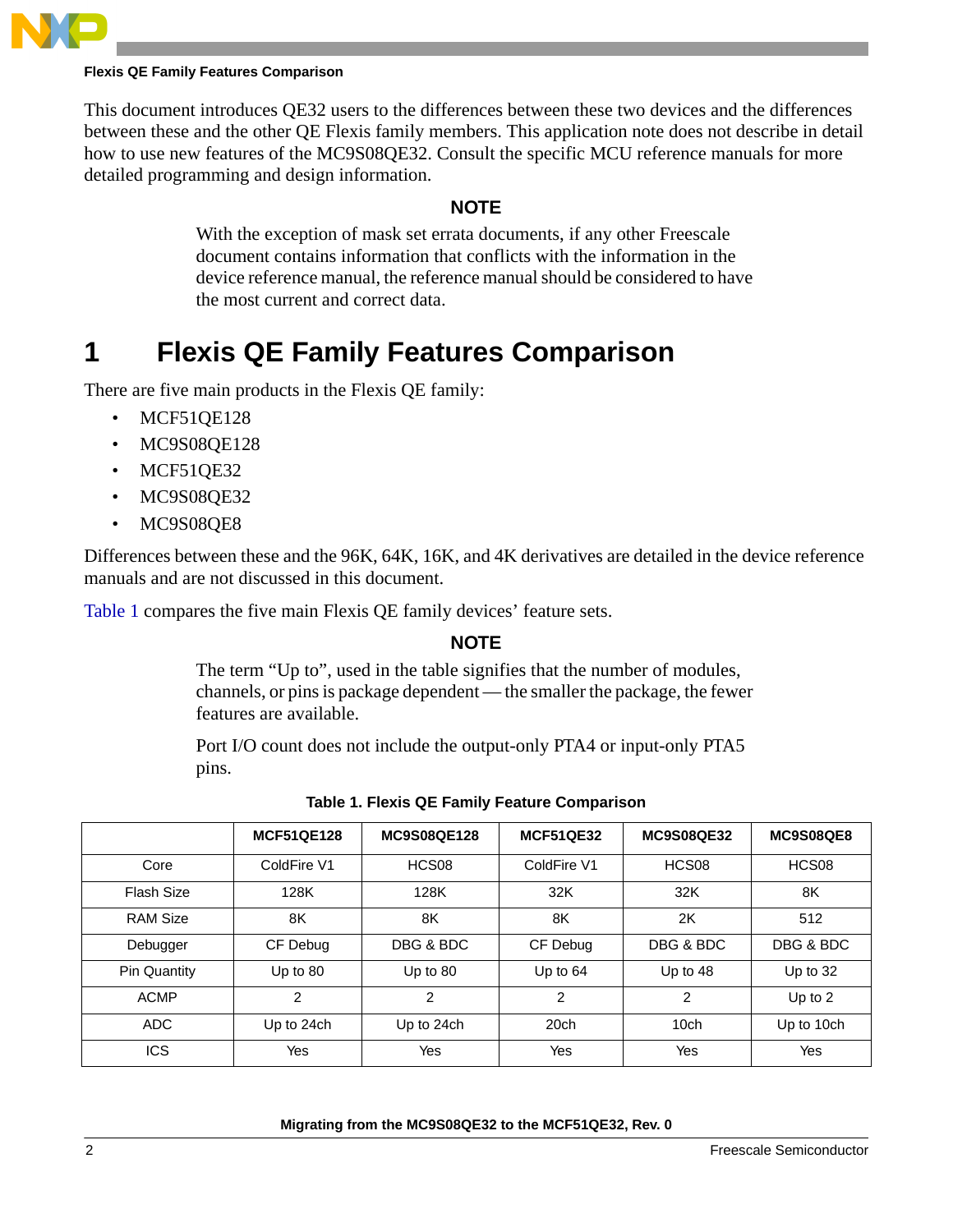

|                      | <b>MCF51QE128</b> | <b>MC9S08QE128</b> | <b>MCF51QE32</b> | <b>MC9S08QE32</b> | MC9S08QE8   |
|----------------------|-------------------|--------------------|------------------|-------------------|-------------|
| $1^2$ C              | 2                 | Up to 2            | 2                | 1                 | 1           |
| KBI                  | 16                | 16                 | 16               | Up to 16          | 8           |
| Port I/O             | Up to 70          | Up to 70           | Up to $54$       | Up to 38          | Up to 26    |
| Rapid GPIO           | Yes               | No                 | Yes              | No                | No          |
| COP Watchdog         | Yes               | Yes                | Yes              | Yes               | Yes         |
| <b>RTC</b>           | Yes               | Yes                | Yes              | Yes               | Yes         |
| SCI                  | $\overline{2}$    | $\overline{2}$     | $\overline{2}$   | $\overline{2}$    | 1           |
| <b>SPI</b>           | 2                 | 2                  | 2                | 1                 | 1           |
| Interrupt Controller | Yes               | <b>No</b>          | Yes              | No                | No          |
| <b>External IRQ</b>  | Yes               | Yes                | Yes              | Yes               | Yes         |
| <b>LVD</b>           | <b>Yes</b>        | Yes                | Yes              | Yes               | Yes         |
| <b>TPM</b>           | $3 + 3 + 6$ ch    | $3 + 3 + 6$ ch     | $3 + 3 + 6$ ch   | $3 + 3 + 6$ ch    | Up to 3+3ch |
| <b>XOSC</b>          | Yes               | Yes                | Yes              | Yes               | Yes         |

**Table 1. Flexis QE Family Feature Comparison**

### <span id="page-2-0"></span>**1.1 Generic ColdFire Versus HCS08 Device Differences**

There are three architectural differences between the ColdFire V1 and HCS08 devices that the programmer or designer must consider.

### **1.1.1 Core and Debugger**

The ColdFire core executes instructions at the CPU frequency (2 x bus frequency), whereas the S08 core executes instructions at bus frequency (0.5 x CPU frequency). This difference enables a performance improvement from S08 to ColdFire but means that cycle counting based software routines should be avoided to maintain compatibility. The core and the debugger differences are managed by the CodeWarrior® environment through the MCU Change Wizard, as described in AN3465 "Migrating within the controller continuum".

### **1.1.2 Rapid I/O**

The HCS08 devices do not have the Rapid I/O module on chip. The port I/O on the 9S08QE128 device have port SET, CLEAR and TOGGLE registers, which reclaim the Rapid I/O functions. These features are available on Port C and Port E. The 9S08QE32 and 9S08QE8 do not have these registers; however, the function can be achieved through software.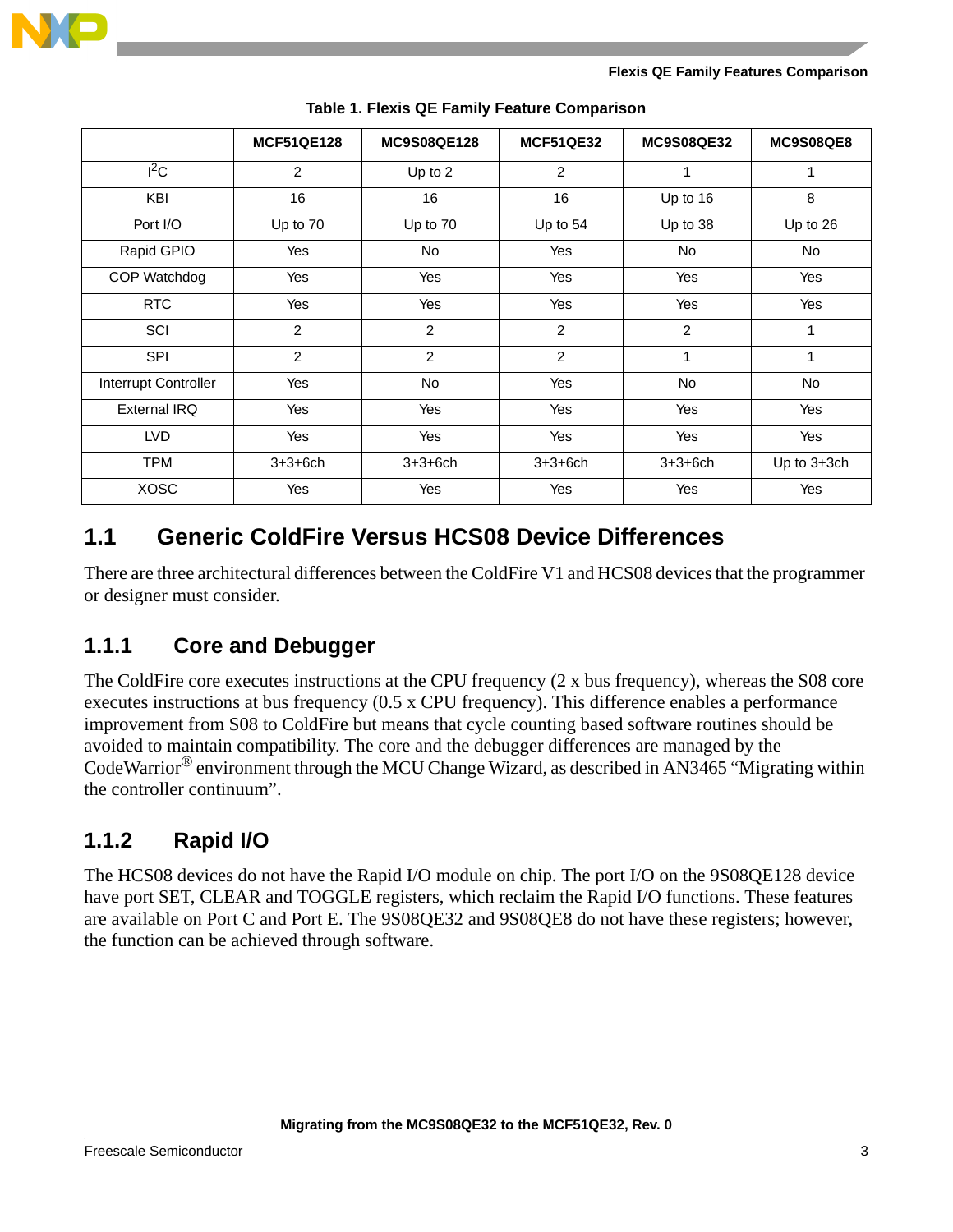#### **MC9S08QE32 and the MCF51QE32**

|            | S08 I/O Standard                              | S08 I/O Extended       | <b>ColdFire V1 RGPIO</b>                           |
|------------|-----------------------------------------------|------------------------|----------------------------------------------------|
| Enable     | Set port/pin as output                        | Set port/pin as output | $RGPIO$ $ENB = 0xFFFF$ :<br>$RGPIO$ $DIR = 0xFFF;$ |
| <b>Set</b> | $BitMask = 0xhh;$<br>$PTxD$ = BitMask;);      | $PTxSET = 0xhh;$       | $RGPIO$ $SET = 0xhhhh;$                            |
| Clear      | $BitMask = 0xhh;$<br>$PTxD$ &= $(-BitMask)$ ; | $PTxCLR = 0xhh;$       | $RGPIO$ $CLR = 0xhhhh;$                            |
| Toggle     | $BitMask = 0xhh;$<br>$PTxD \sim BitMask$ :    | $PTxTOG = 0xhh;$       | $RGPIO TOG = 0xhhh;$                               |

Notes:

"h" is hexadecimal number

BitMask is a local variable - unsigned char BitMask

### **1.1.3 Interrupt Controller**

The interrupt controller on the ColdFire V1 family derivatives have support for up to 256 interrupt/reset exceptions. However, only 39 are used on MCF51QE128 and MCF51QE32. Exception priorities are fixed; however, up to two interrupts can be remapped to the highest maskable level and priority. This gives system designers more flexibility to escalate critical application issues.. There are seven levels of interrupt grouping and hardware support for interrupt nesting. To enable all possible interrupts, as with the HCS08 devices, the interrupt wakeup control register enable bit, INTC\_WCR bit 7, must be set. This is not managed by the MCU Change Wizard or the use of the EnableInterrupts macro.

The CPU on the HCS08 family derivatives supports up to 32 interrupt/reset exceptions. Exception priorities are fixed; there is one level of interrupt grouping and no hardware support for nesting. This feature is turned on and off via the I bit in the CPU's condition code register (CCR), and specific module interrupts are switched on and off in the module registers.

# <span id="page-3-0"></span>**2 MC9S08QE32 and the MCF51QE32**

The 8-bit and 32-bit QE32 devices cover the same portfolio space, but have many differences that the programmer or designer must consider. The main differences are emphasized using bold text in Table 2.

|                   |                | <b>MCF51QE32</b>     | <b>MC9S08QE32</b>   |                       |  |
|-------------------|----------------|----------------------|---------------------|-----------------------|--|
|                   | <b>Feature</b> | <b>Detail</b>        | <b>Feature</b>      | <b>Detail</b>         |  |
| Core              | ColdFire V1    |                      | HCS08               |                       |  |
| <b>Flash Size</b> | 32K            | 32 pages of 1K bytes | 32K                 | 64 pages of 512 bytes |  |
| <b>RAM Size</b>   | 8K             | 1:4 ratio            | 2K                  | 1:16 ratio            |  |
| Debugger          | ColdFire Debug |                      | <b>IDBG and BDC</b> |                       |  |

|  | Table 2. QE32 Devices Comparison |  |
|--|----------------------------------|--|
|  |                                  |  |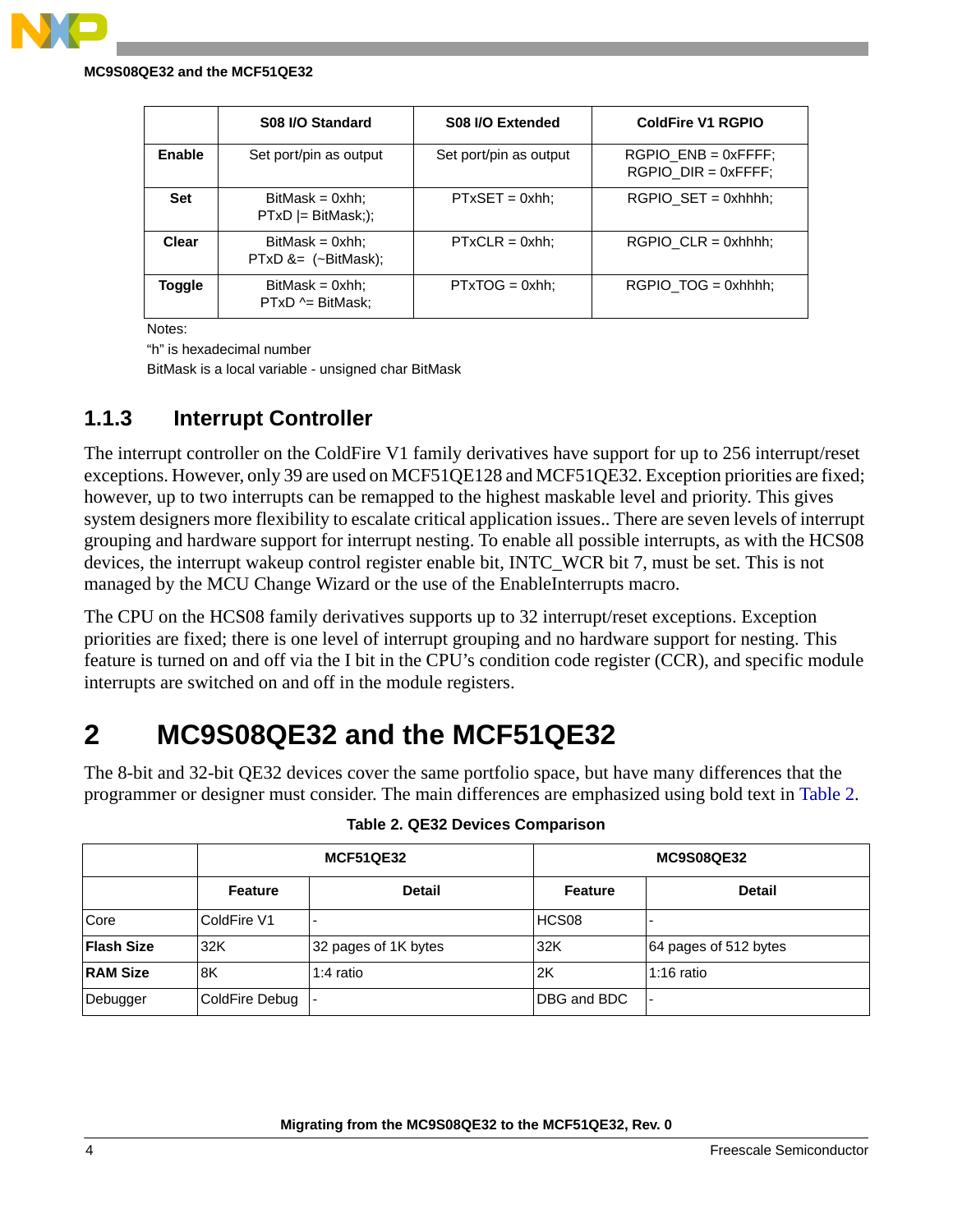

|                                |                  | <b>MCF51QE32</b>                                   | <b>MC9S08QE32</b> |                                                         |
|--------------------------------|------------------|----------------------------------------------------|-------------------|---------------------------------------------------------|
|                                | <b>Feature</b>   | <b>Detail</b>                                      | <b>Feature</b>    | <b>Detail</b>                                           |
| <b>Pin Quantity</b>            | 64               | 64 LQFP                                            | Up to 48          | 48-pin QFN<br>44-pin LQFP<br>32-pin LQFP<br>28-pin SOIC |
| <b>ACMP</b>                    | $\overline{2}$   | Output can connect to TPM Input<br>Capture channel | $\overline{2}$    | Output can connect to TPM Input<br>Capture channel      |
| <b>ADC</b>                     | 20 <sub>ch</sub> | 8, 10 or 12-bit resolution                         | 10 <sub>ch</sub>  | 8, 10 or 12-bit resolution                              |
| <b>ICS</b>                     | Yes              |                                                    | Yes               |                                                         |
| $\overline{I^2C}$              | $\overline{c}$   | Compatible with I <sup>2</sup> C bus standard      | $\mathbf{1}$      | Compatible with I <sup>2</sup> C bus standard           |
| KBI                            | 16               | PTA0-3, PTB0-3, PTD0-7                             | Up to 16          | PTA0-3, PTB0-3, PTD0-7<br>Number is package dependent   |
| Port I/O                       | 54               | Number is package dependent                        | Up to 38          | Number is package dependent                             |
| <b>Rapid GPIO</b>              | Yes              |                                                    | <b>No</b>         |                                                         |
| COP Watchdog                   | Yes              | LPO or Bus driven                                  | Yes               | LPO or Bus driven                                       |
| <b>RTC</b>                     | Yes              | With ADC Trigger                                   | Yes               | With ADC Trigger                                        |
| SCI                            | $\overline{2}$   |                                                    | $\overline{2}$    |                                                         |
| <b>SPI</b>                     | $\overline{2}$   | No Filters on Inputs                               | $\mathbf{1}$      | SPI Ports Input Filter Enable                           |
| Interrupt<br><b>Controller</b> | Yes              |                                                    | No                | Interrupts managed by CPU                               |
| <b>External IRQ</b>            | Yes              |                                                    | Yes               | L,                                                      |
| LVD                            | Yes              |                                                    | Yes               |                                                         |
| <b>TPM</b>                     | $3 + 3 + 6$ ch   | 16-bit                                             | $3 + 3 + 6$ ch    | 16-bit                                                  |
| <b>XOSC</b>                    | Yes              |                                                    | Yes               |                                                         |

| Table 2. QE32 Devices Comparison (continued) |  |  |
|----------------------------------------------|--|--|
|----------------------------------------------|--|--|

### <span id="page-4-0"></span>**2.1 Memory**

#### **2.1.1 Flash**

The MCF51QE32 Flash memory is arranged in 32 pages (also referred to as sectors) of 1024 bytes. The MC9S08QE32 Flash memory is arranged in 64 pages of 512 bytes. Flash "Read while Write" is not supported on either device due to each device having a single flash array. The "read while write" feature requires at least two arrays so that one can be programmed while running code.

### **2.1.2 RAM**

There is a significant difference between the RAM sizes on the two devices. The MCF51QE32 has 8K bytes of RAM on chip, whereas the MC9S08QE32 has 2K. All other RAM features and functions are the

#### **Migrating from the MC9S08QE32 to the MCF51QE32, Rev. 0**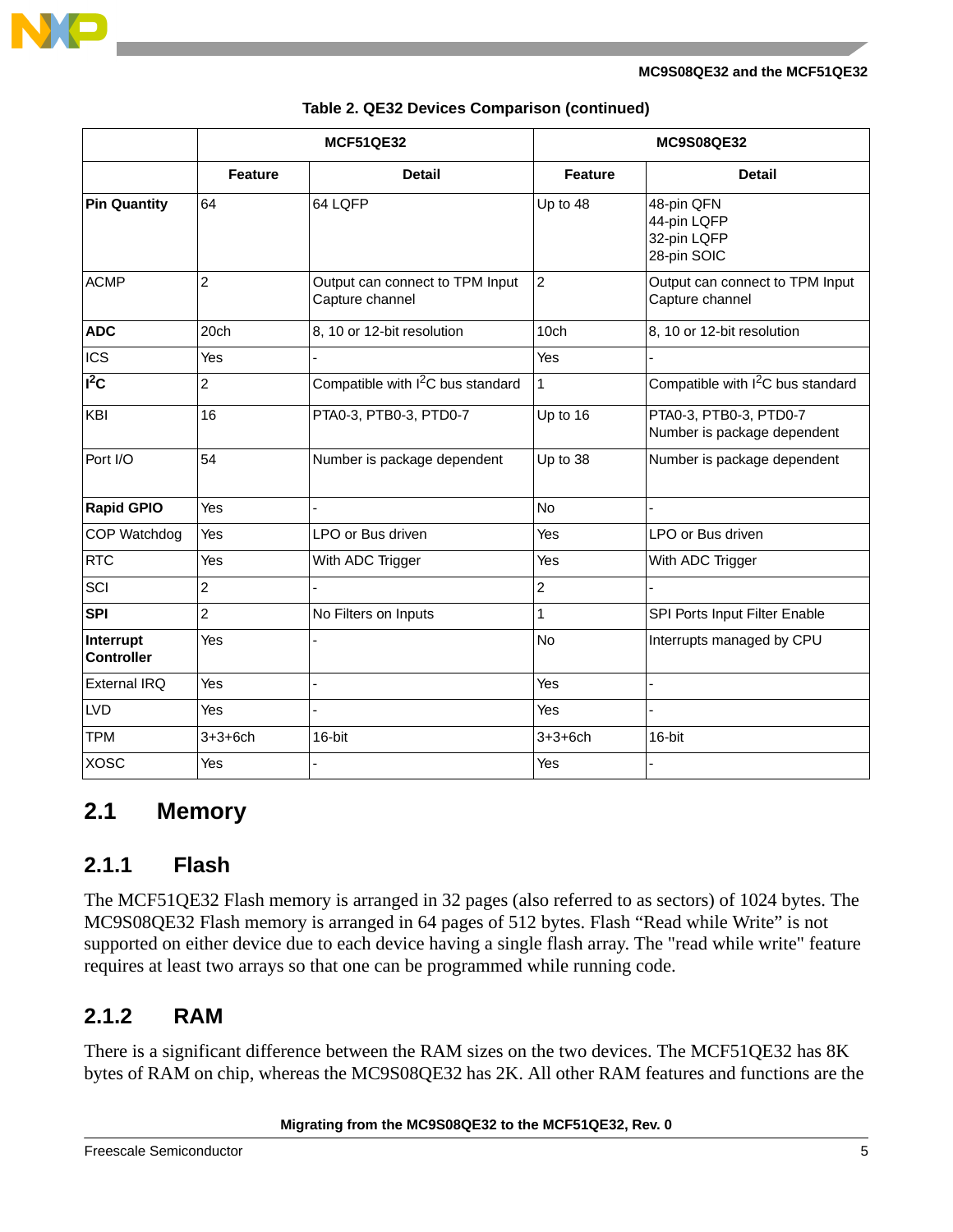

#### **MC9S08QE32 and the MCF51QE32**

same. The ColdFire core accesses RAM at the CPU frequency, whereas the S08 core accesses RAM at the bus frequency, in line with the respective core's instruction speed; this does not cause any code compatibly issues.

### <span id="page-5-0"></span>**2.2 Package**

The MCF51QE32 is a 64-pin LQFP packaged part with 54 general purpose I/O, one input-only pin (PTA5), and one output-only pin (PTA4). The MC9S08QE32 is available in 48-pin QFN, 44-pin LQFP, 32-pin LQFP, and 28-pin SOIC packages with 38, 34, 26 and 22 I/O respectively, one input-only pin (PTA5), and one output-only pin, PTA4.

|                    |                  | <b>MC9S08QE32</b> |                  |                       |                  | <b>MC9S08QE128</b> |                  |                  |
|--------------------|------------------|-------------------|------------------|-----------------------|------------------|--------------------|------------------|------------------|
| Package            | 48-pin<br>QFN    | 44-pin<br>LQFP    | 32-pin<br>LQFP   | 28-pin<br><b>SOIC</b> | 80-pin<br>LQFP   | 64-pin<br>LQFP     | 48-pin<br>QFN    | 44-pin<br>QFP    |
| <b>VO</b>          | 38               | 34                | 26               | 22                    | 70               | 54                 | 38               | 34               |
| <b>Input Only</b>  | PTA <sub>5</sub> | PTA <sub>5</sub>  | PTA <sub>5</sub> | PTA <sub>5</sub>      | PTA <sub>5</sub> | PTA <sub>5</sub>   | PTA <sub>5</sub> | PTA <sub>5</sub> |
| <b>Output Only</b> | PTA4             | PTA4              | PTA4             | PTA4                  | PTA4             | PTA4               | PTA4             | PTA4             |

Although the packages are not compatible, the common functions are relatively located on the devices as shown in [Figure 1.](#page-5-1) The inner green section shows the S08 peripheral mapping; the outer grey section shows the ColdFire mapping. The peripherals are located on the same sides at relatively the same locations, making layout of the PCB relatively simple.



<span id="page-5-1"></span>**Figure 1. MCF51QE32 and MC9S08QE32 Pin Placement**

**Migrating from the MC9S08QE32 to the MCF51QE32, Rev. 0**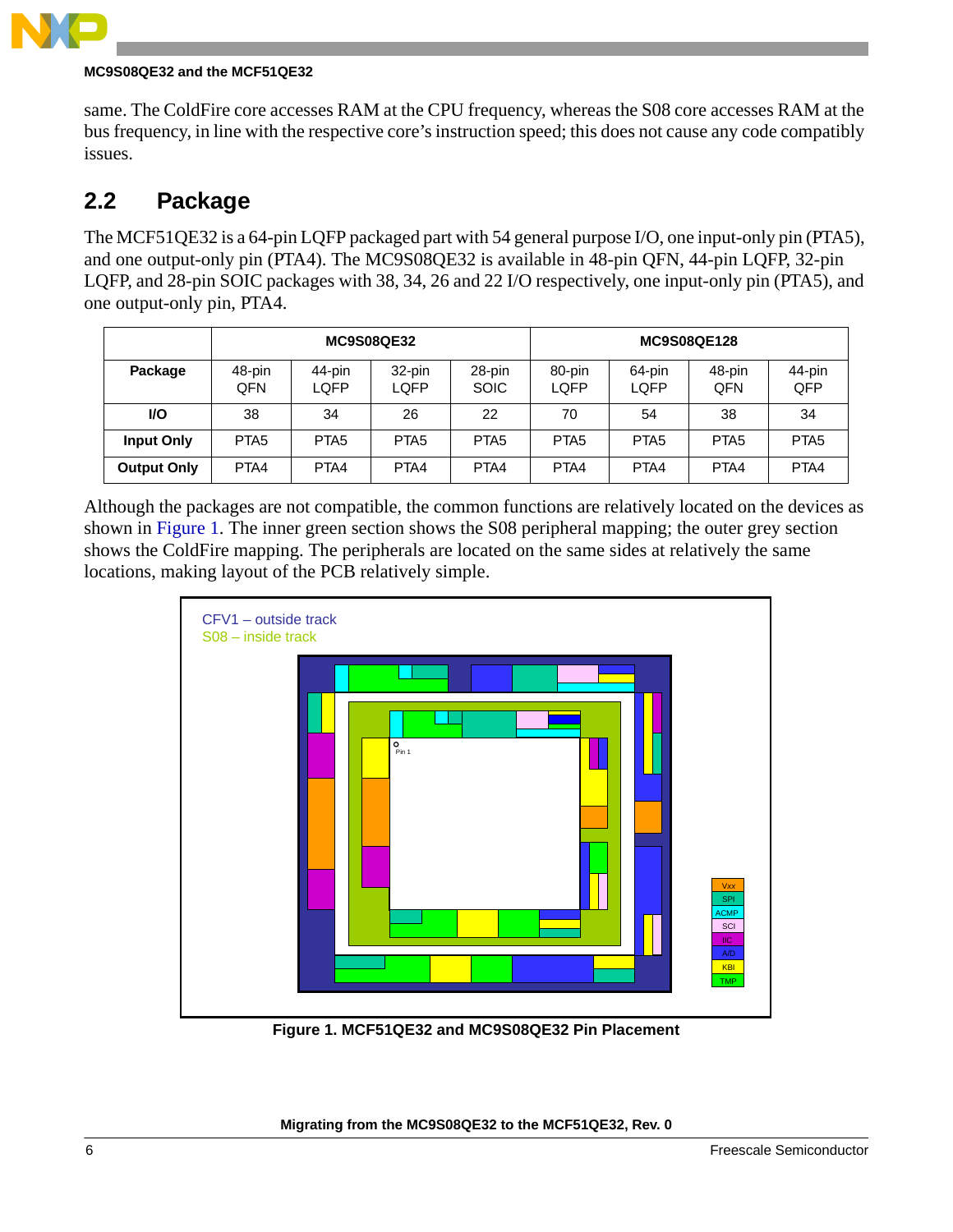

### <span id="page-6-0"></span>**2.3 Modules**

In general terms, the modules on the two devices are the same; however, a few minor differences exist in some of the modules. The following differences are taken from the reference manual. You are advised to refer also to the relevant device mask set errata documents for any other differences.

### **2.3.1 ADC**

The ADC on the MC9S08QE32 has ten fewer channels than the MCF51QE32 — 10 channels versus 20 channels. The resolution options, clock sources, functions, and registers are otherwise the same.

### **2.3.2**  $I^2C$

The MC9S08QE32 has only one  $I^2C$  module on chip, whereas the MCF51QE32 has two.

### **2.3.3 SPI**

The MC9S08QE32 has only one SPI module on chip, whereas the MCF51QE32 has two.

One other difference exists between the two SPIs — the MC9S08QE32 SPI has a filter on the port pins to protect the SPI from noise during data transfers; this restricts the maximum baud rate to 5 MHz. By default, the input filters on the SPI port pins are enabled. The SPI Ports Input Filter Enable bit (SPIFE) in the SOPT2 register can disable the use of this filter if higher baud rates are required.

# <span id="page-6-1"></span>**3 MC9S08QE32 and the MC9S08QE128**

The MC9S08QE32 and the MC9S08QE128 are both 8-bit devices with many similarities; however, there are some important differences that the programmer or designer must consider. The main differences are emphasized using bold text in Table 3.

|                     |                  | <b>MC9S08QE32</b>                                       | <b>MC9S08QE128</b> |                                                        |  |
|---------------------|------------------|---------------------------------------------------------|--------------------|--------------------------------------------------------|--|
|                     | <b>Feature</b>   | <b>Detail</b>                                           | <b>Feature</b>     | <b>Detail</b>                                          |  |
| Core                | HCS08            |                                                         | HCS08              |                                                        |  |
| <b>Flash Size</b>   | 32K              | 64 pages of 512 Bytes                                   | 128K               | 256 pages of 512 Bytes                                 |  |
| <b>RAM Size</b>     | 2K               | $1:16$ ratio                                            | 8K                 | $1:16$ ratio                                           |  |
| Debugger            | DBG and BDC      |                                                         | DBG and BDC        |                                                        |  |
| <b>Pin Quantity</b> | Up to 48         | 48-pin QFN<br>44-pin LQFP<br>32-pin LQFP<br>28-pin SOIC | Up to 80           | 80-pin LQFP<br>64-pin LQFP<br>48-pin QFN<br>44-pin QFP |  |
| <b>ACMP</b>         | 2                | Output can connect to TPM Input 2<br>Capture Channel    |                    | Output can connect to TPM Input<br>Capture Channel     |  |
| <b>ADC</b>          | 10 <sub>ch</sub> | 8, 10 or 12-bit resolution                              | Up to 24ch         | 8, 10 or 12-bit resolution                             |  |

**Table 3. S08QE32 to S08QE32 Device Comparison**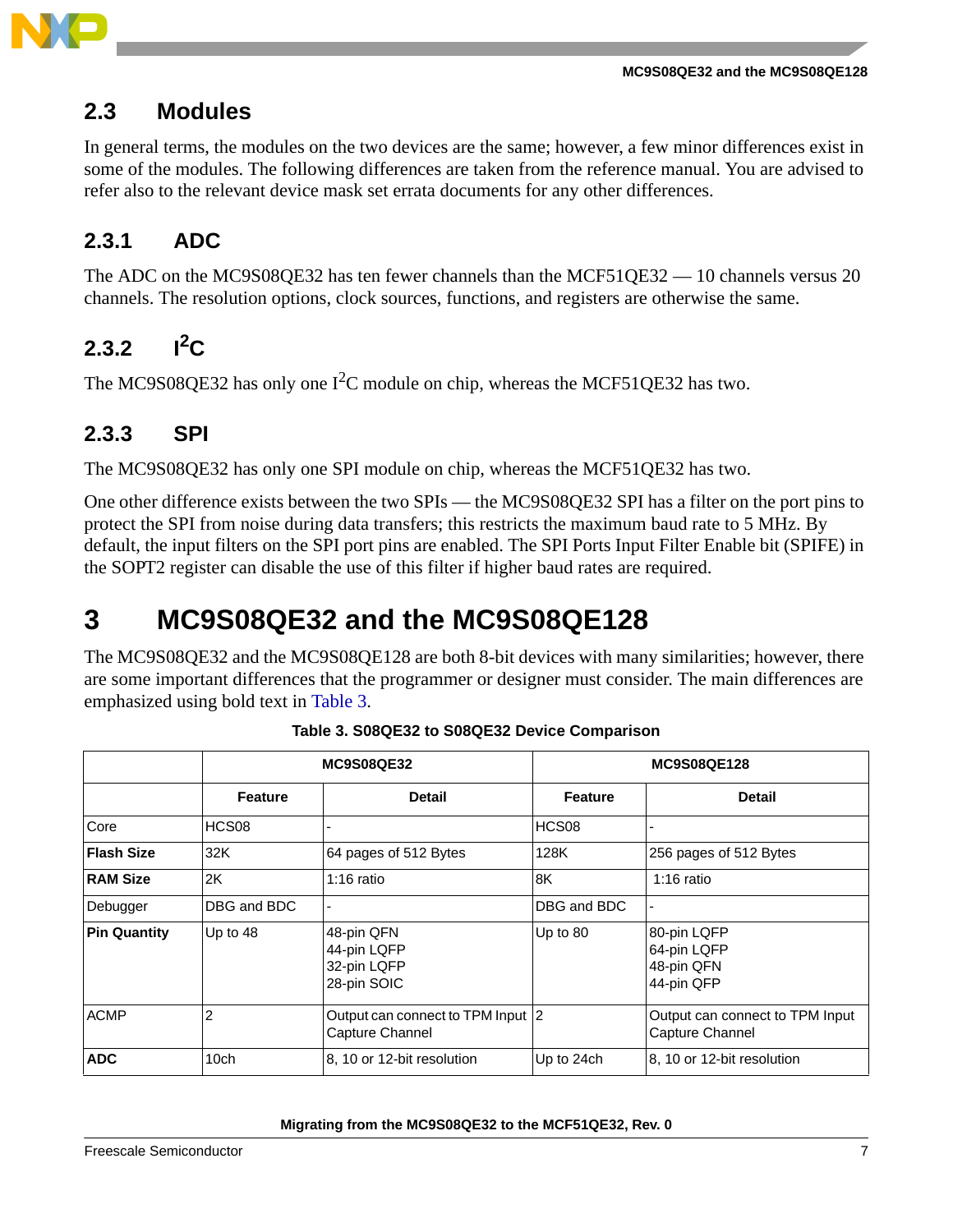

#### **MC9S08QE32 and the MC9S08QE128**

|                         |                | <b>MC9S08QE32</b>                                     |                | <b>MC9S08QE128</b>                                                            |
|-------------------------|----------------|-------------------------------------------------------|----------------|-------------------------------------------------------------------------------|
|                         | <b>Feature</b> | <b>Detail</b>                                         | <b>Feature</b> | <b>Detail</b>                                                                 |
| <b>ICS</b>              | Yes            | $\overline{a}$                                        | Yes            |                                                                               |
| $I^2C$                  | 1              | Compatible with $1^2C$ bus<br>standard                | Up to 2        | Compatible with I <sup>2</sup> C bus standard.<br>Number is package dependent |
| <b>KBI</b>              | Up to 16       | PTA0-3, PTB0-3, PTD0-7<br>Number is package dependent | 16             |                                                                               |
| Port I/O                | Up to 38       | Number is package dependent                           | Up to 70       | Number is package dependent                                                   |
| Rapid GPIO              | <b>No</b>      |                                                       | <b>No</b>      |                                                                               |
| COP Watchdog            | Yes            | LPO or Bus driven                                     | Yes            | LPO or Bus driven                                                             |
| <b>RTC</b>              | Yes            | With ADC Trigger                                      | Yes            | With ADC Trigger                                                              |
| SCI                     | $\overline{c}$ |                                                       | 2              |                                                                               |
| <b>SPI</b>              | 1              | SPI Ports Input Filter Enable                         | $\overline{c}$ | SPI Ports Input Filter Enable                                                 |
| Interrupt<br>Controller | <b>No</b>      | Interrupts managed by CPU                             | <b>No</b>      | Interrupts managed by CPU                                                     |
| External IRQ            | Yes            |                                                       | Yes            |                                                                               |
| <b>LVD</b>              | Yes            |                                                       | Yes            |                                                                               |
| <b>TPM</b>              | $3 + 3 + 6$ ch | 16-bit                                                | $3 + 3 + 6$ ch | 16-bit                                                                        |
| <b>XOSC</b>             | Yes            |                                                       | Yes            |                                                                               |

#### **Table 3. S08QE32 to S08QE32 Device Comparison (continued)**

### <span id="page-7-0"></span>**3.1 Memory**

#### **3.1.1 Flash**

The MC9S08QE32 Flash memory is arranged in one array of 64 pages of 512 bytes; the MC9S08QE128 Flash memory is arranged in two arrays of 128 pages of 512 bytes. Flash "Read while Write" is not supported on the QE32 device, due to the Flash being one single array. Flash "Read while Write" is supported on the QE128 due to the presence of two separate arrays.

### **3.1.2 RAM**

There is a significant difference between the RAM sizes on the two devices; however the RAM to flash ratio remains the same (1:16). The MC9S08QE32 has 2K of RAM on chip, whereas the MC9S08QE128 has 8K. All other RAM features and functions are the same.

### <span id="page-7-1"></span>**3.2 Package**

The MC9S08QE32 is available in 48-pin QFN, 44-pin LQFP, 32-pin LQFP, and 28-pin SOIC packages with 38, 34, 26 and 22 I/O, respectively. The MC9S08QE128 is available in 80-pin LQFP, 64-pin LQFP,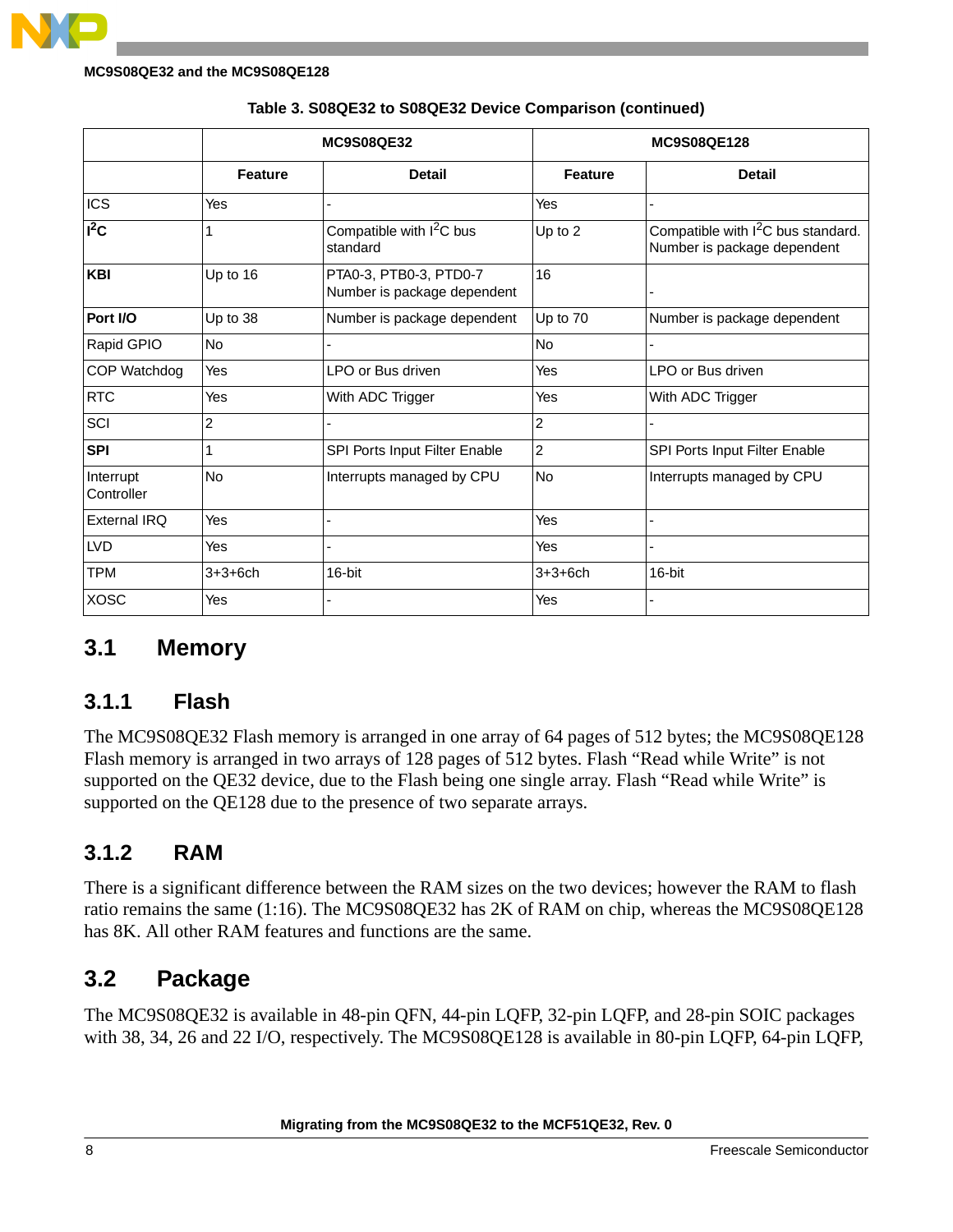48-pin QFN, and 44-pin QFP packages, with 70, 54, 38 and 34 I/O, respectively. Both devices have one input-only pin (PTA5) and one output-only pin (PTA4).

|                    | <b>MCF51QE32</b> | <b>MC9S08QE32</b> |                  |                  |                  |  |
|--------------------|------------------|-------------------|------------------|------------------|------------------|--|
| Package            | 64-pin LQFP      | 48-pin QFN        | 44-pin LQFP      | 32-pin<br>LQFP   | 28-pin SOIC      |  |
| <b>VO</b>          | 54               | 38                | 34               | 26               | 22               |  |
| <b>Input Only</b>  | PTA <sub>5</sub> | PTA <sub>5</sub>  | PTA <sub>5</sub> | PTA <sub>5</sub> | PTA <sub>5</sub> |  |
| <b>Output Only</b> | PTA4             | PTA4              | PTA4             | PTA4             | PTA4             |  |

The MC9S08QE32 48-pin QFN package and the MC9S08QE128 48-pin QFN package are compatible.

### <span id="page-8-0"></span>**3.3 Modules**

In general terms, the modules on the two devices are the same; however, a few minor differences exist. The differences discussed below are taken from the reference manual. You are advised to refer also to the relevant device mask set errata documents for any other differences.

### **3.3.1 ADC**

The ADC on the MC9S08QE32 has ten channels; the MC9S08QE128 has up to 24 channels, depending on the package option chosen. The MC9S08QE128 90-pin LQFP has 24 channels; the 64-pin LQFP 22 channels; the 48-pin QFN and 44-pin QFP both have ten channels.

The resolution options, clock sources, functions, and registers are otherwise the same.

### **3.3.2**  $I^2C$

The MC9S08QE32 has one  $I^2C$  module on chip, whereas the MC9S08QE128 may have up to two, depending on the package option.

The MC9S08QE128 90-pin LQFP and the 64-pin LQFP have two  $I^2C$  modules; the 48-pin QFN and the 44-pin QFP have only one.

#### **3.3.3 KBI**

The MC9S08QE32 may have up to sixteen keyboard interrupts (KBI) on chip, depending on the package option. The MC9S08QE128 has sixteen KBI on chip, regardless of the package option chosen.

#### **3.3.4 SPI**

The MC9S08QE32 has one SPI module on chip, whereas the MC9S08QE128 has two.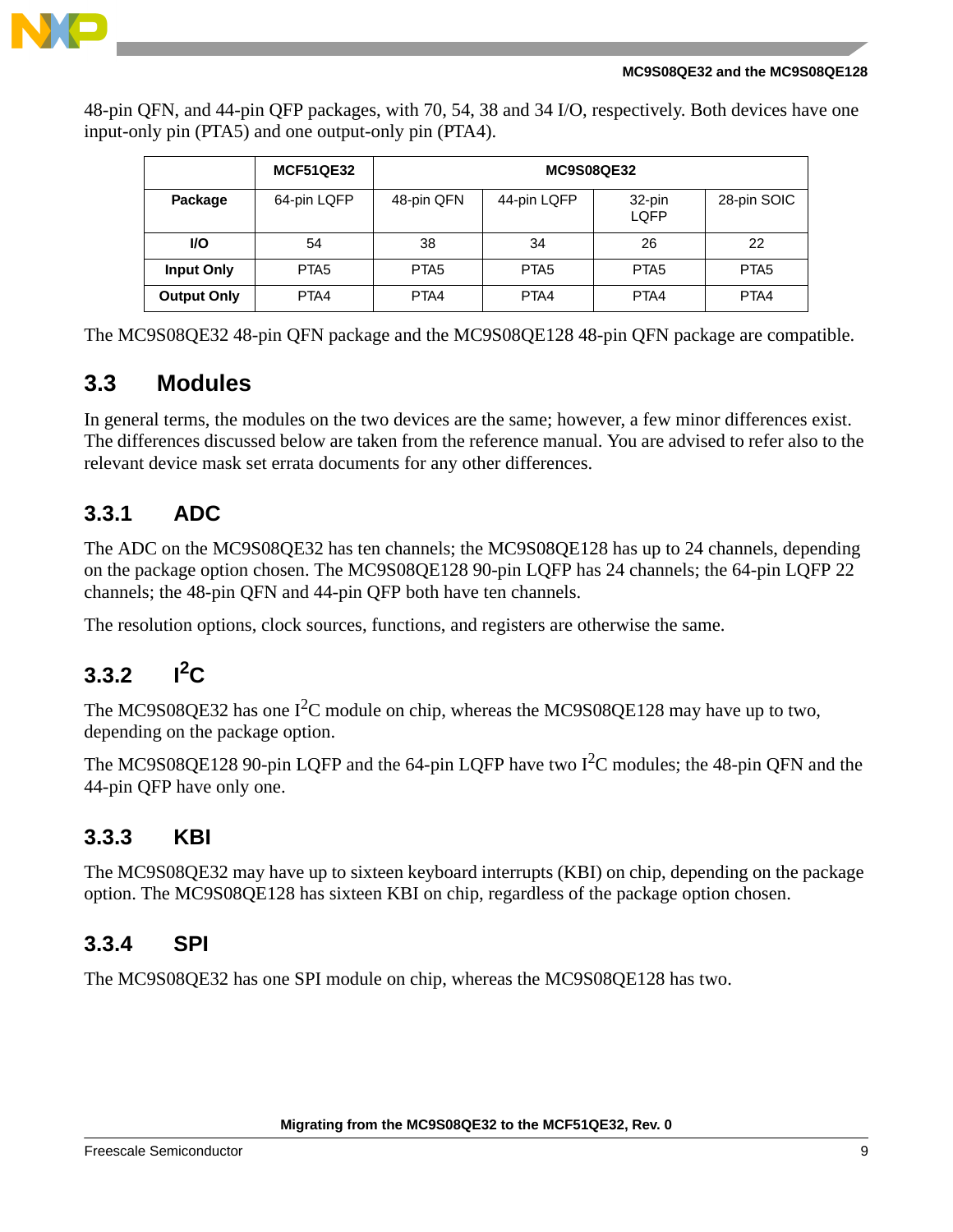

**MC9S08Q32 and the MC9S08QE8**

# <span id="page-9-0"></span>**4 MC9S08Q32 and the MC9S08QE8**

The MC9S08QE32 and the MC9S08QE8 are both 8-bit devices with many similarities; however, there are some important differences that the programmer or designer must consider. The main differences are emphasized using bold text in Table 4.

|                         |                | <b>MC9S08QE32</b>                                          | <b>MC9S08QE8</b> |                                                                                  |  |
|-------------------------|----------------|------------------------------------------------------------|------------------|----------------------------------------------------------------------------------|--|
|                         | <b>Feature</b> | <b>Detail</b>                                              | <b>Feature</b>   | Detail                                                                           |  |
| Core                    | HCS08          |                                                            | HCS08            | Limited to 10 MHz bus/<br>20 MHZ CPU                                             |  |
| <b>Flash Size</b>       | 32K            | 64 pages of 512 Bytes                                      | 8K               | 16 pages of 512 Bytes                                                            |  |
| <b>RAM Size</b>         | 2K             | $1:16$ ratio                                               | 512              | $1:16$ ratio                                                                     |  |
| Debugger                | DBG and BDC    |                                                            | DBG and BDC      |                                                                                  |  |
| <b>Pin Quantity</b>     | Up to 48       | 48-pin QFN<br>44-pin LQFP<br>32-pin LQFP<br>28-pin SOIC    | Up to 32         | 32-pin LQFP<br>28-pin SOIC<br>20-pin SOIC<br>16-pin PDIP<br>16-pin TSSOP         |  |
| <b>ACMP</b>             | $\overline{c}$ | Output can connect to TPM Input Up to 2<br>Capture Channel |                  | Output can connect to TPM Input<br>Capture Channel                               |  |
| <b>ADC</b>              | 10ch           | 8, 10 or 12-bit resolution                                 | Up to 10ch       | 8, 10, 12 bit resolution<br>12-bit resolution availability<br>package dependent. |  |
| <b>ICS</b>              | Yes            |                                                            | Yes              | DCOL multiplier only                                                             |  |
| $I^2C$                  | 1              | Compatible with $1^2C$ bus standard 1                      |                  | Compatible with I <sup>2</sup> C bus standard                                    |  |
| <b>KBI</b>              | Up to 16       | PTA0-3, PTB0-3, PTD0-7<br>Number is package dependent      | $\bf{8}$         | PTA0-3, PTB0-3                                                                   |  |
| Port I/O                | Up to 38       | Number is package dependent                                | Up to 26         | Number is package dependent                                                      |  |
| Rapid GPIO              | <b>No</b>      |                                                            | <b>No</b>        |                                                                                  |  |
| COP Watchdog            | Yes            | LPO or Bus driven                                          | Yes              | LPO or bus driven                                                                |  |
| <b>RTC</b>              | Yes            | With ADC Trigger                                           | Yes              | With ADC Trigger                                                                 |  |
| <b>SCI</b>              | $\overline{c}$ |                                                            | 1                |                                                                                  |  |
| SPI                     | 1              | SPI Ports Input Filter Enable                              | $\mathbf{1}$     | SPI Ports Input Filter Enable                                                    |  |
| Interrupt<br>Controller | No             | Interrupts managed by CPU                                  | No               | Interrupts managed by CPU                                                        |  |

#### **Table 4. S08QE8 and S08QE8 Device Comparison**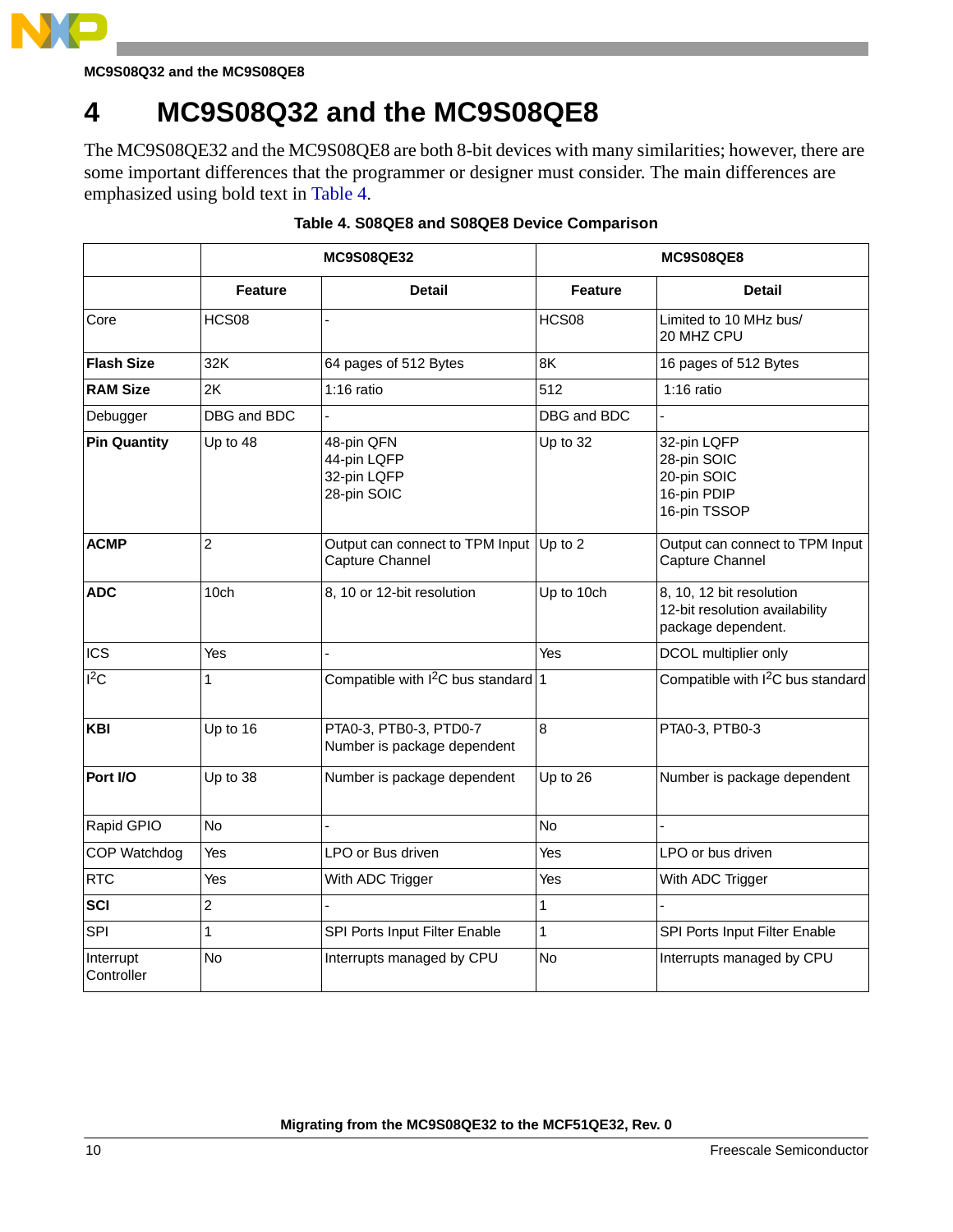

**MC9S08Q32 and the MC9S08QE8**

|                     |                | <b>MC9S08QE32</b> | MC9S08QE8      |                              |  |
|---------------------|----------------|-------------------|----------------|------------------------------|--|
|                     | <b>Feature</b> | <b>Detail</b>     | <b>Feature</b> | <b>Detail</b>                |  |
| <b>External IRQ</b> | Yes            |                   | Yes            |                              |  |
| <b>LVD</b>          | Yes            |                   | Yes            | Low Trip/Warning points only |  |
| <b>TPM</b>          | $3 + 3 + 6$ ch | 16-bit            | Up to 3+3ch    | 16-bit                       |  |
| <b>XOSC</b>         | Yes            |                   | Yes            |                              |  |

#### **Table 4. S08QE8 and S08QE8 Device Comparison**

### <span id="page-10-0"></span>**4.1 Memory**

#### **4.1.1 Flash**

The MC9S08QE32 Flash memory is arranged in 64 pages of 512 bytes; the MC9S08QE8 Flash memory is arranged in 16 pages of 512 bytes. Flash "Read while Write" is not supported on either device, due to the NAND Flash used in both technologies and to the Flash being one single module.

### **4.1.2 RAM**

There is a difference between the RAM sizes on the two devices. The MC9S08QE32 has 2K of RAM on chip, whereas the MC9S08QE128 has only 512 bytes. All other RAM features and functions are the same.

### <span id="page-10-1"></span>**4.2 Package**

The MC9S08QE32 is available in 48-pin QFN, 44-pin LQFP, 32-pin LQFP, and 28-pin SOIC packages, with 38, 34, 26 and 22 I/O, respectively. The MC9S08QE8 is available in 32-pin LQFP, 28-pin SOIC, 20-pin SOIC, 16-pin PDIP/TSSOP packages, with 26, 22, 16 and 12 I/O, respectively. Both devices have one input-only pin (PTA5) and one output-only pin (PTA4).

|                    | <b>MC9S08QE32</b> |                  |                  |                       | <b>MC9S08QE8</b> |                       |                       |                      |
|--------------------|-------------------|------------------|------------------|-----------------------|------------------|-----------------------|-----------------------|----------------------|
| Package            | 48-pin<br>QFN     | 44-pin<br>LQFP   | 32-pin<br>LQFP   | 28-pin<br><b>SOIC</b> | 32-pin<br>LQFP   | 28-pin<br><b>SOIC</b> | 20-pin<br><b>SOIC</b> | 16-pin<br>PDIP/TSSOP |
| VO.                | 38                | 34               | 26               | 22                    | 26               | 22                    | 16                    | 12                   |
| <b>Input Only</b>  | PTA <sub>5</sub>  | PTA <sub>5</sub> | PTA <sub>5</sub> | PTA <sub>5</sub>      | PTA <sub>5</sub> | PTA <sub>5</sub>      | PTA <sub>5</sub>      | PTA <sub>5</sub>     |
| <b>Output Only</b> | PTA4              | PTA4             | PTA4             | PTA4                  | PTA4             | PTA4                  | PTA4                  | PTA4                 |

The MC9S08QE32 28-pin SOIC package and the MC9S08QE8 28-pin SOIC package are compatible.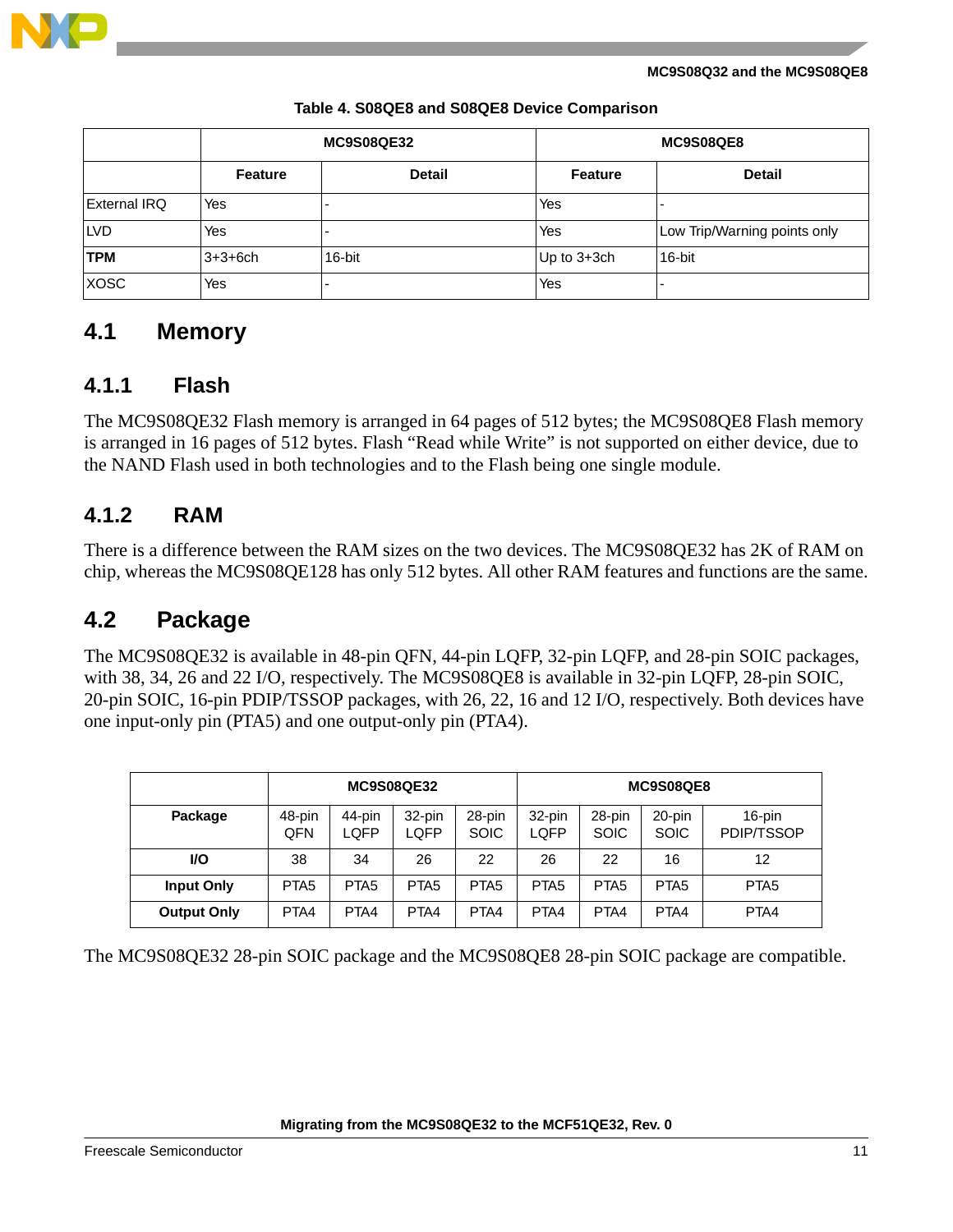

#### **MC9S08Q32 and the MC9S08QE8**

### <span id="page-11-0"></span>**4.3 Modules**

In general terms, the modules on the two devices are the same; however a few minor differences exist. The differences discussed below are taken from the reference manual. You are advised to refer also to the relevant device mask set errata documents for any other differences.

#### **4.3.1 ACMP**

There are two analog comparators (ACMP) on the MC9S08QE32, whereas the MC9S08QE8 can have up to two, depending on the package option chosen.

The MC9S08QE8 32-pin LQFP and the 28-pin SOIC packages have two ACMPs; the 20-pin SOIC and the 16-pin PDIP/TSSOP packages have one.

### **4.3.2 ADC**

The analog to digital converter (ADC) on the MC9S08QE32 has ten channels, whereas the MC9S08QE128 can have up to ten channels, depending on the package option chosen. The MC9S08QE8 32-pin LQFP and the 28-pin SOIC packages have ten channels, whereas the 20-pin SOIC and the 16-pin PDIP/TSSOP packages have only eight channels.

In addition, the maximum resolution available on the 32-pin LQFP and 28-pin SOIC packages is 12-bit; the maximum resolution on the 20-pin SOIC and the 16-pin PDIP/TSSOP packages is only 10-bit.

#### **4.3.3 KBI**

The MC9S08QE32 may have up to sixteen keyboard interrupts (KBI) on chip, depending on the package option chosen. The MC9S08QE8 has only eight KBI on chip.

#### **4.3.4 SCI**

The MC9S08QE32 has two SCI modules on chip, whereas the MC9S08QE8 has one.

#### **4.3.5 TPM**

The MC9S08QE32 has one 6-channel and two 3-channel timer/pulse width modulators (TPM) on chip; the MC9S08QE8 has two 3-channel TPMs on chip.

#### **4.3.6 ICS**

As the QE8 is limited to 10 MHz bus frequency, the ICS module supports only the DCOL (512) multiplier range, whereas the QE32 supports DCOL, M and H up to 25.165 MHz bus frequency.

#### **4.3.7 LVD**

The QE8 device LVD system has only the low trip (1.84V) and warning (2.14V) levels. The QE32 device supports both High and Low warning and trip levels in all combinations.

#### **Migrating from the MC9S08QE32 to the MCF51QE32, Rev. 0**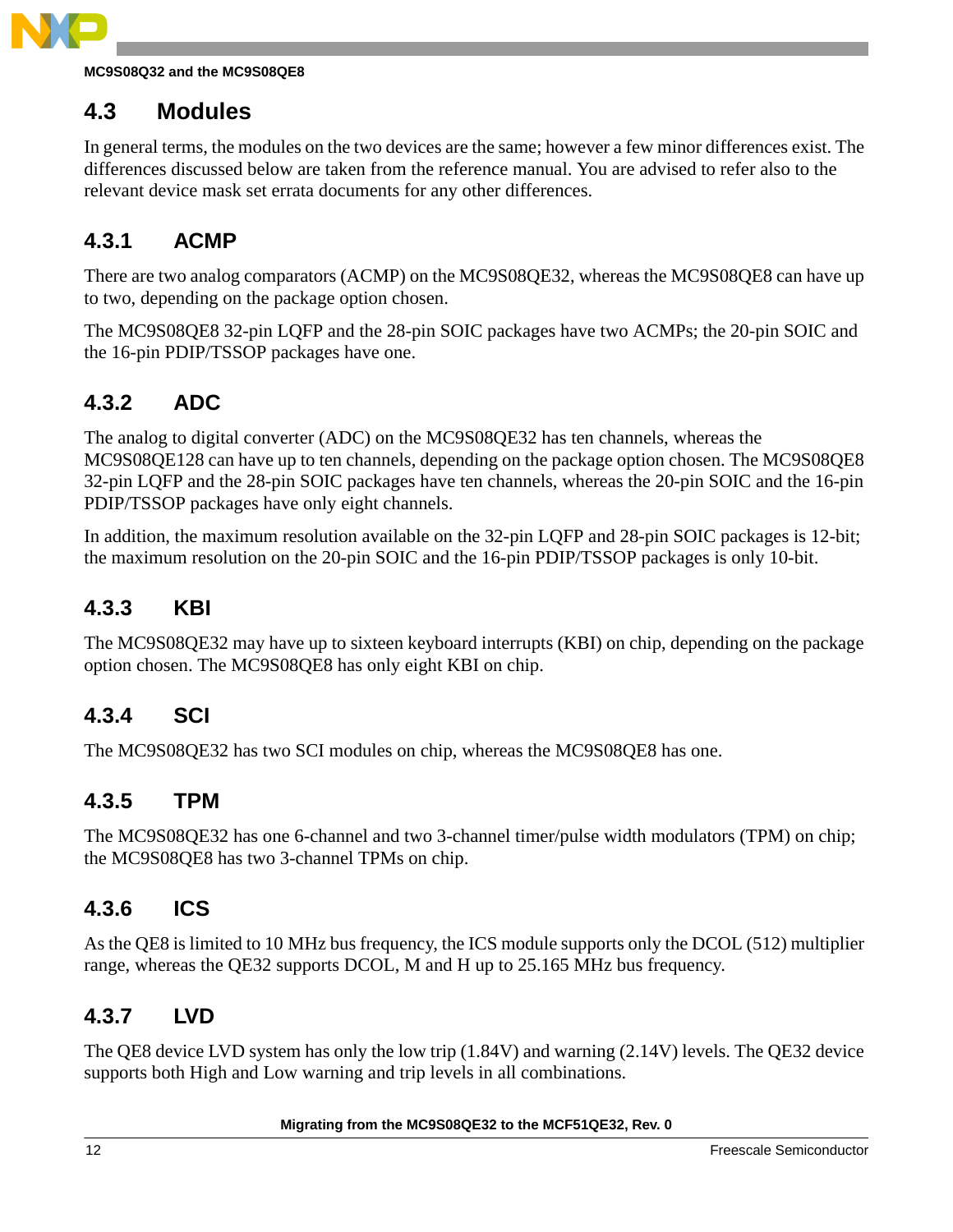



# <span id="page-12-0"></span>**5 Further Reading**

The following documents can be obtained from http://www.freescale.com.

- 1. AN3460 *Low-Power Design Enabled by MC9S08QE128 and MCF51QE128 Microcontrollers*
- 2. AN3465 *Migrating within the contoller continuum*
- 3. QE128COMPWP *Comparison of MC9S08QE128 and MCF51QE128 Microcontrollers*
- 4. MCF51QE128RM *MCF51QE128 Reference Manual*
- 5. BRQE128OVRV *Controller Continuum Brochure*